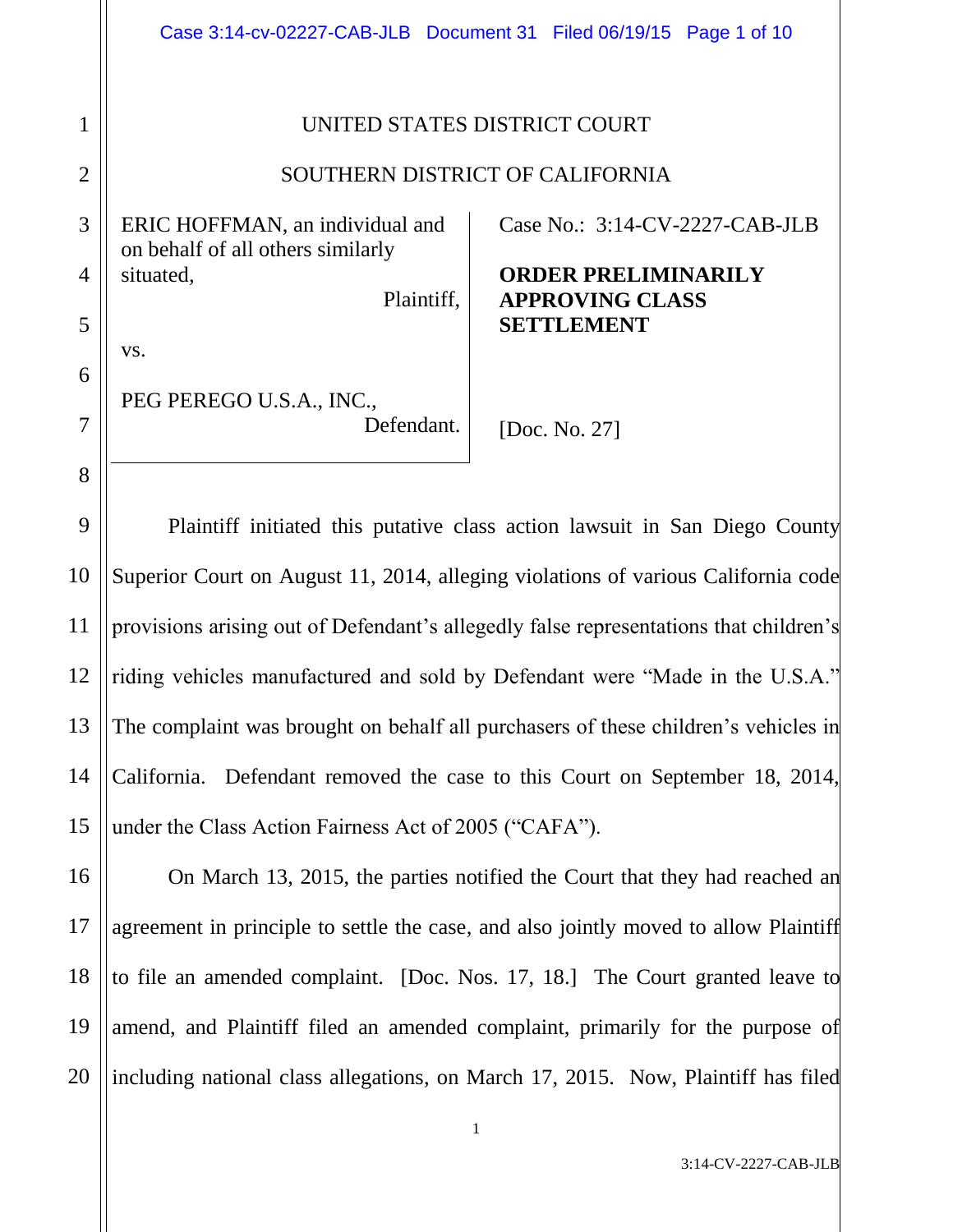1 2 an unopposed motion for preliminary approval of the parties' settlement, which is memorialized in a written settlement agreement dated June 1, 2015.

3 4 5 After considering Plaintiff's motion, which includes the settlement agreement itself, as well as the proposed class notice and claim forms, the Court preliminarily finds as follows:

6 7 8 1. The terms of the Settlement are fair, reasonable and adequate, subject to further consideration at the Final Fairness and Approval Hearing described below;

9 10 2. Pursuant to the Settlement Agreement, and for settlement purposes only, that

11 12 a. The Settlement Class is so numerous that joinder of all members is impracticable;

13

14

15

16

17

18

19

20

- b. There are questions of law or fact common to the Settlement Class which predominate over the questions affecting only individual members;
	- c. The claims of the Class Representative are typical of the claim of the Settlement Class that the Class Representative seeks to certify;
- d. The Class Representative, Plaintiff Eric Hofmann, has fairly and adequately protected the interests of the Class and is, therefore, appointed as the representative of the Class;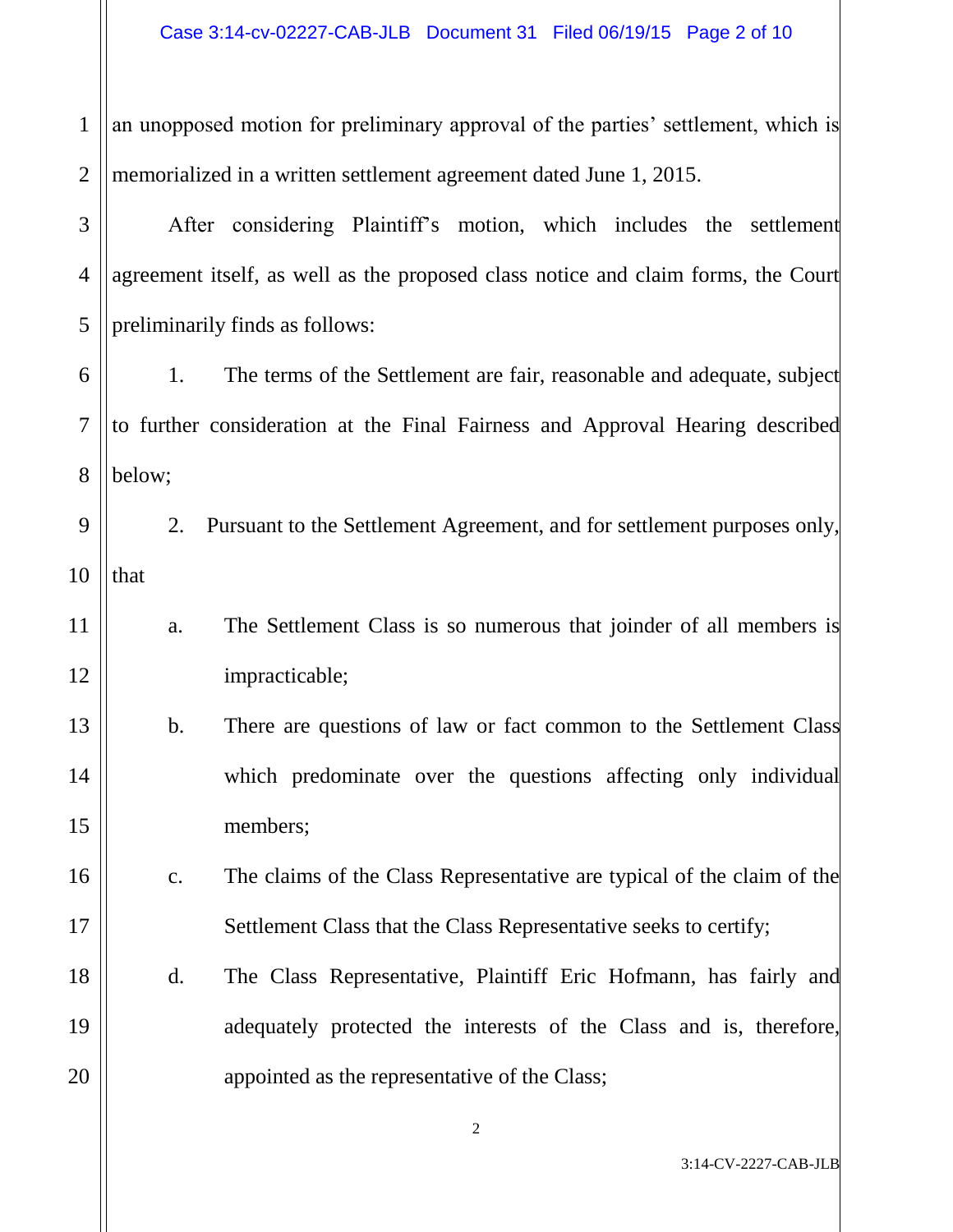- e. Class Counsel, Del Mar Law Group LLP, has fairly and adequately protected the interests of the Class and is qualified to represent the class and is, therefore, appointed as attorneys for the Class for purposes of settlement; and
- f. Certification of the Class is superior to other available methods for fair and efficient adjudication of the controversy;

7 8 9 3. The Settlement was reached as a result of arm's-length negotiations between counsel for Plaintiff and counsel for Defendant and a mediation session with a respected mediator, the Honorable Wayne J. Peterson (Ret.);

10 11 4. The proponents of the settlement, counsel for the parties, are experienced in similar litigation; and

5. The Settlement confers substantial benefits upon the Settlement Class, particularly in light of the damages that Plaintiff and Class Counsel believe are potentially recoverable or provable at trial, without the costs, uncertainties, delays, and other risks associated with continued litigation, trial, and/or appeal.

In light of the foregoing, it is hereby **ORDERED** that the Motion is **GRANTED**. It is further **ORDERED** as follows:

18

19

20

1

2

3

4

5

6

12

13

14

15

16

17

1. The Court hereby preliminarily approves of the class action settlement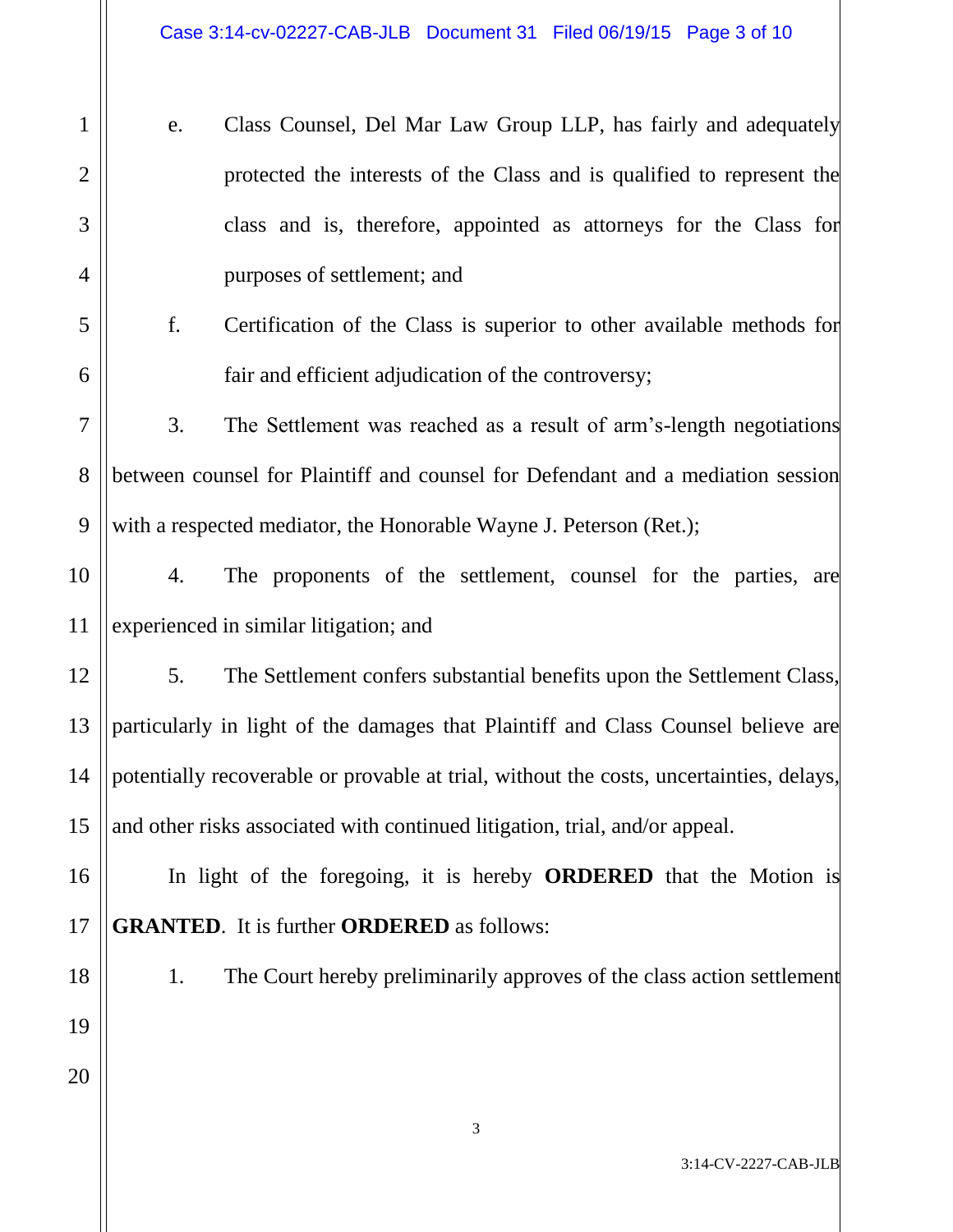1 2 upon the terms and conditions set forth in the Settlement Agreement,<sup>1</sup> subject to further consideration at the Fairness Hearing (as described below);

3 4 5 6 7 2. Solely for the purpose of settlement in accordance with the Settlement Agreement, the Court finds that the requirements of Rule 23 of the Federal Rules of Civil Procedure and other laws and rules applicable to preliminary settlement approval of class actions have been satisfied, and the Court hereby certifies a Settlement Class consisting of:

All persons in the United States who purchased any Class Product<sup>2</sup> between August 11, 2010 and December 31, 2014. Excluded from the Settlement Class are all persons who are employees, directors, officers, and agents of Defendants or its subsidiaries and affiliated companies, as well as the Court and its immediate family and staff.

11 12 13 14 3. Having considered the relevant factors set forth in Rule 23, the Court has made a preliminary determination that Plaintiff Eric Hofmann and Class Counsel are adequate representatives of the Settlement Class and hereby appoints them as such solely for purposes of settlement.

15 16

17

 $\overline{a}$ 

8

9

10

4. On or before **July 3, 2015**, Class Counsel or defense counsel shall file a sworn affidavit confirming that the requirements of 28 U.S.C. § 1715 have been satisfied, or in the alternative, a notice explaining why such requirements do not

<sup>18</sup> 19 <sup>1</sup> This Preliminary Approval Order incorporates by reference the definitions in the Settlement Agreement, and all terms used herein shall have the same meaning as set forth in the Settlement Agreement.

<sup>20</sup> <sup>2</sup> The term "Class Products" is defined in the Settlement Agreement as 38 Peg Perego children's riding vehicle products (detailed with particularity in Exhibit G annexed thereto) that were sold with an unqualified "Made in USA" label.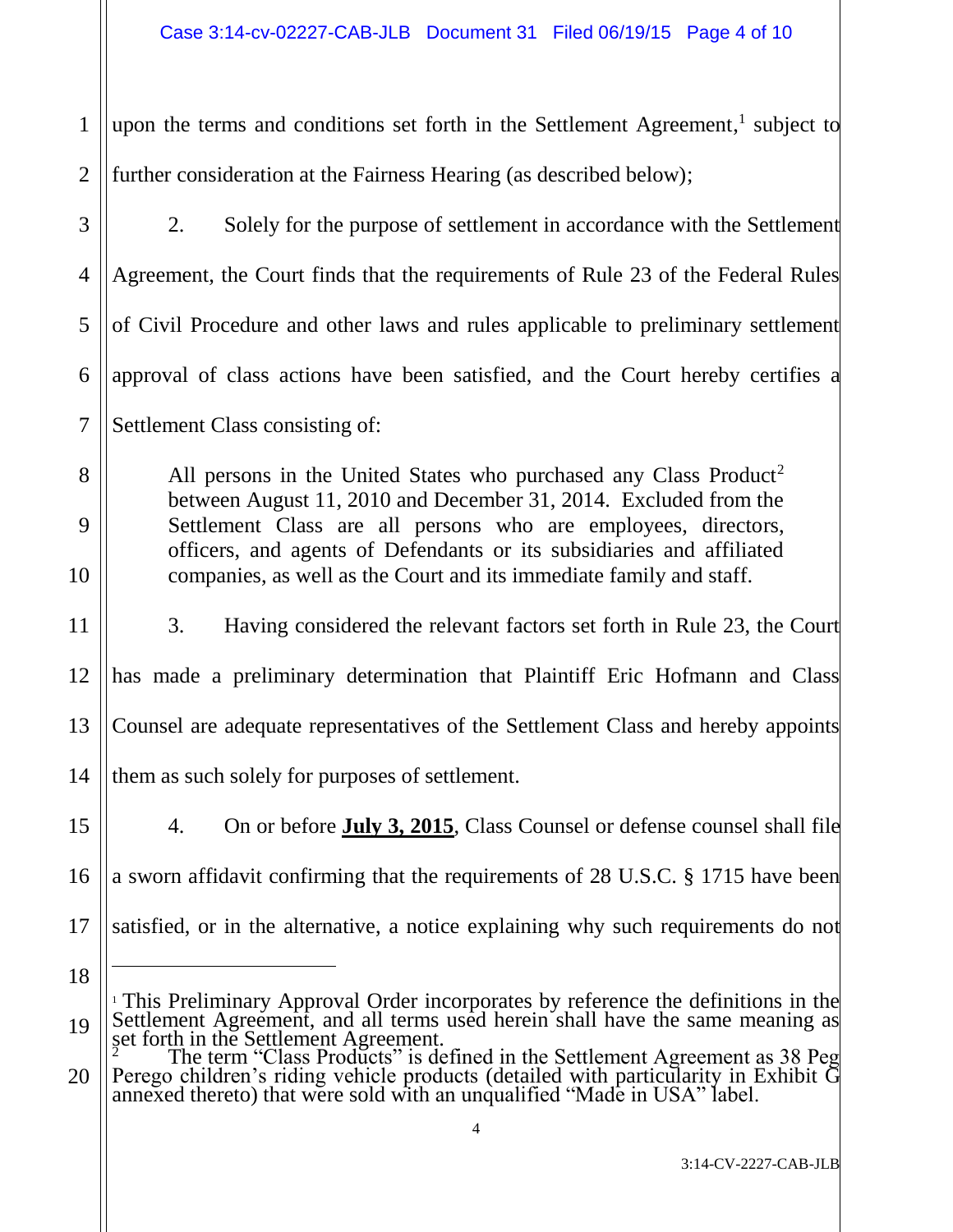1 apply to this settlement.

2 3 4 5 6 7 8 9 10 11 12 13 5. The Final Fairness and Approval Hearing (the "Fairness Hearing") shall be held on **October 15, 2015, at 10:00 a.m.**, before the Honorable Cathy Ann Bencivengo, in Courtroom 4C of the United States District Court for the Southern District of California, located at 221 West Broadway, San Diego, CA 92101. At that time, the Court shall determine: (a) whether the proposed settlement of the Action on the terms and conditions provided for in the Settlement Agreement is fair, just, reasonable and adequate and should be finally approved; (b) whether judgment as provided in the Settlement Agreement should be entered herein; (c) whether to approve Class Counsel's application for an award of attorneys' fees and costs, Plaintiff's application for a service payment; and (d) such other matters as the Court deems just and appropriate. The Court may continue or adjourn the Final Fairness and Approval Hearing without further notice to members of the Class.

14 15 16 17 6. Class Counsel shall file a motion for final approval of the Settlement no later than **September 17, 2015**. Any request by Class Counsel for an award of attorneys' fees or reimbursement of expenses shall be filed concurrently, and that request shall be accompanied by supporting evidence.

18 19 20 7. The parties may further modify the Settlement Agreement prior to the Fairness Hearing so long as such modifications do not materially change the terms of the Settlement provided thereunder. The Court may approve the Settlement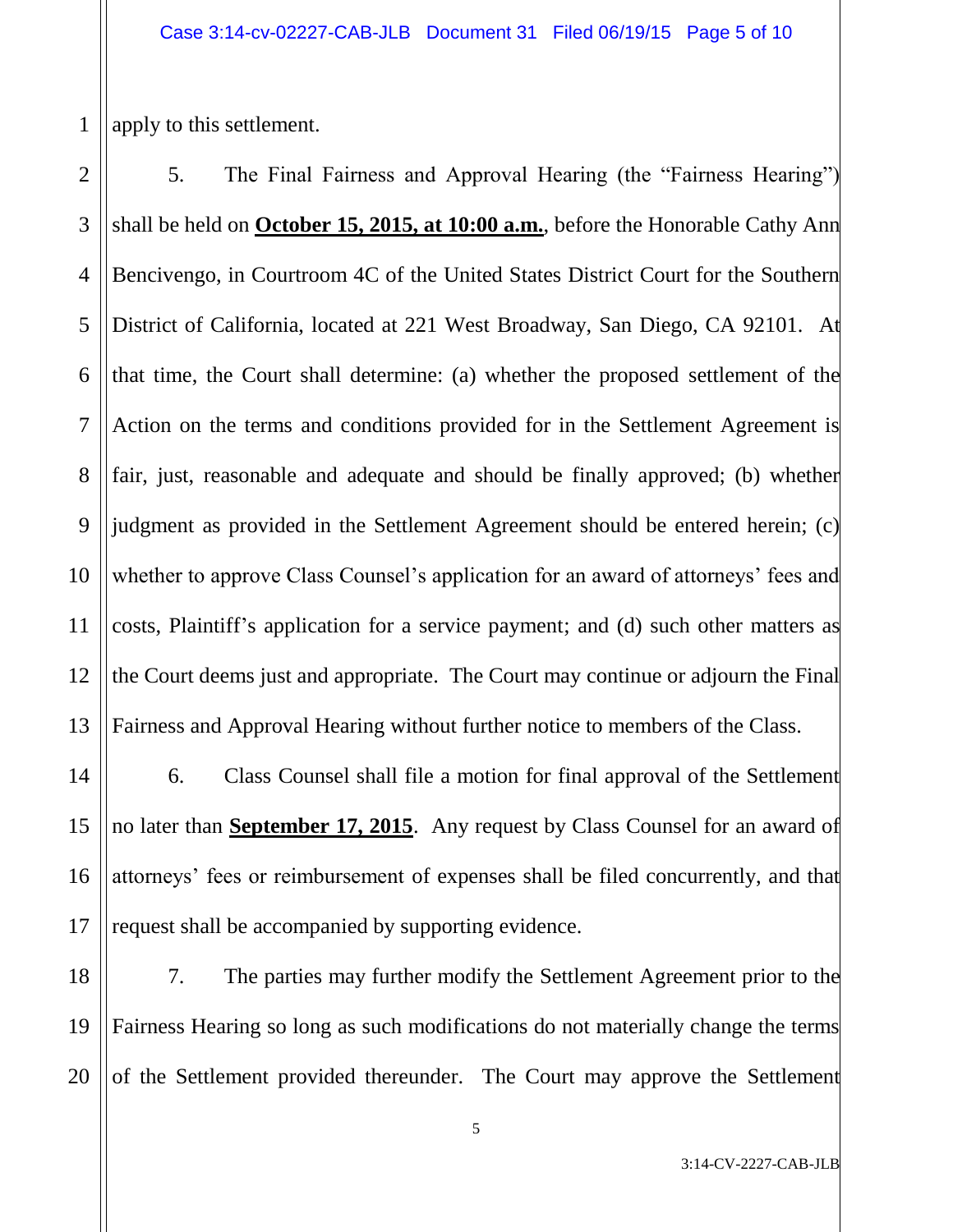1 2 Agreement with such modifications as may be agreed to by the parties, if appropriate, without further notice to the Settlement Class.

3 4 5 6 8. After the Fairness Hearing, the Court may enter a Final Order and Final Judgment and Injunction in accordance with the Settlement Agreement that will adjudicate the rights of the Settlement Class Members (as defined in the Agreement) with respect to the claims being settled.

7 8 9 10 11 12 13 9. **Approval of Form of Notice.** The Court hereby approves, as to form and content, the forms of notice annexed as Exhibits A, F, and H to the Settlement Agreement and the Notice Program set forth in Section E of the Settlement Agreement. The Court finds that the Notice and Summary Notice meet the requirements of Federal Rule of Civil Procedure  $23(c)(2)(B)$  and (e), and due process, and are the best notice practicable under the circumstances, and shall constitute due and sufficient notice to all persons entitled thereto.

14 15 16 17 18 19 10. **Approval of Notice Procedures.** The Court hereby approves the procedures set forth in the Settlement Agreement, and described below, for providing notice to the proposed Settlement Class. The Court finds that the procedures are fair, reasonable, and adequate; the best notice practicable under the circumstances; consistent with due process; and shall constitute due and sufficient notice to all persons entitled thereto.

20

11. Within twenty (20) days of the date of this Order, the Court hereby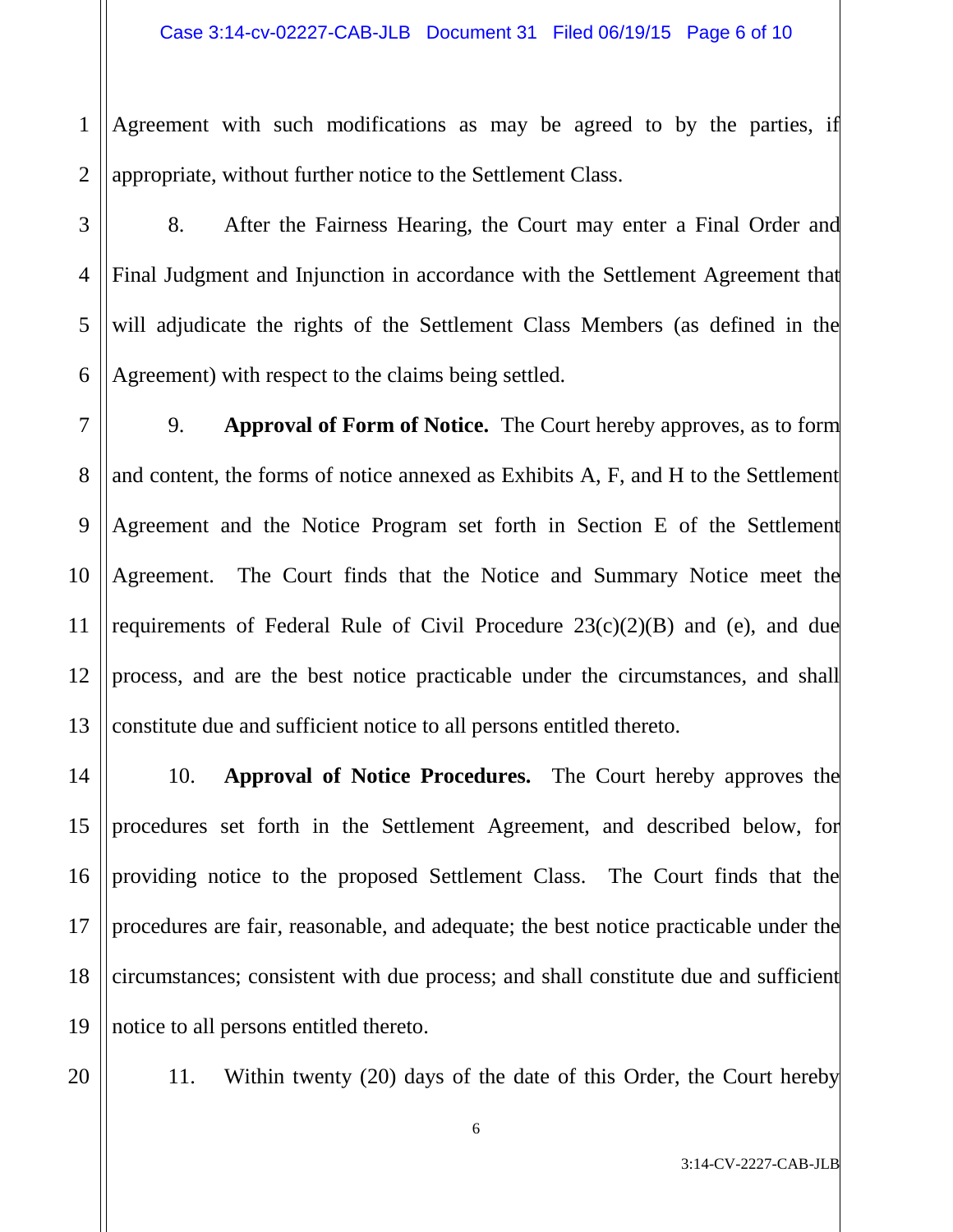1 2 3 4 5 directs Defendant to distribute the Notice as set forth in Section E of the Settlement. Defendant shall pay the costs of claims administration, including the costs associated with preparing, printing and disseminating to the Settlement Class the Notices as set forth in Section E of the Settlement Agreement in an amount not to exceed \$60,000.00.

6 7 8 9 12. At least thirty (30) days prior to the Fairness Hearing, Defendant, through its counsel of record, shall cause to be filed with the Court a sworn affidavit evidencing compliance with the provisions of Settlement Agreement as it relates to providing Notice.

10 11 12 13 14 15 16 13. Pending resolution of these settlement proceedings, no other action now pending or hereinafter filed arising out of all or any part of the subject matter of the Action shall be maintained as a class action and, except as provided by further order of the Court, for good cause shown, all persons are hereby enjoined, during the pendency of these settlement proceedings, from filing or prosecuting purported class actions against Defendant with respect to any of the Released Claims as defined in the Settlement Agreement.

17 18 19 20 14. Upon the Settlement Effective Date, as defined in the Settlement Agreement, all members of the Settlement Class who have not opted out of the settlement shall be enjoined and barred from asserting any of the Released Claims against Peg Perego and the Released Parties, and each Class Member shall be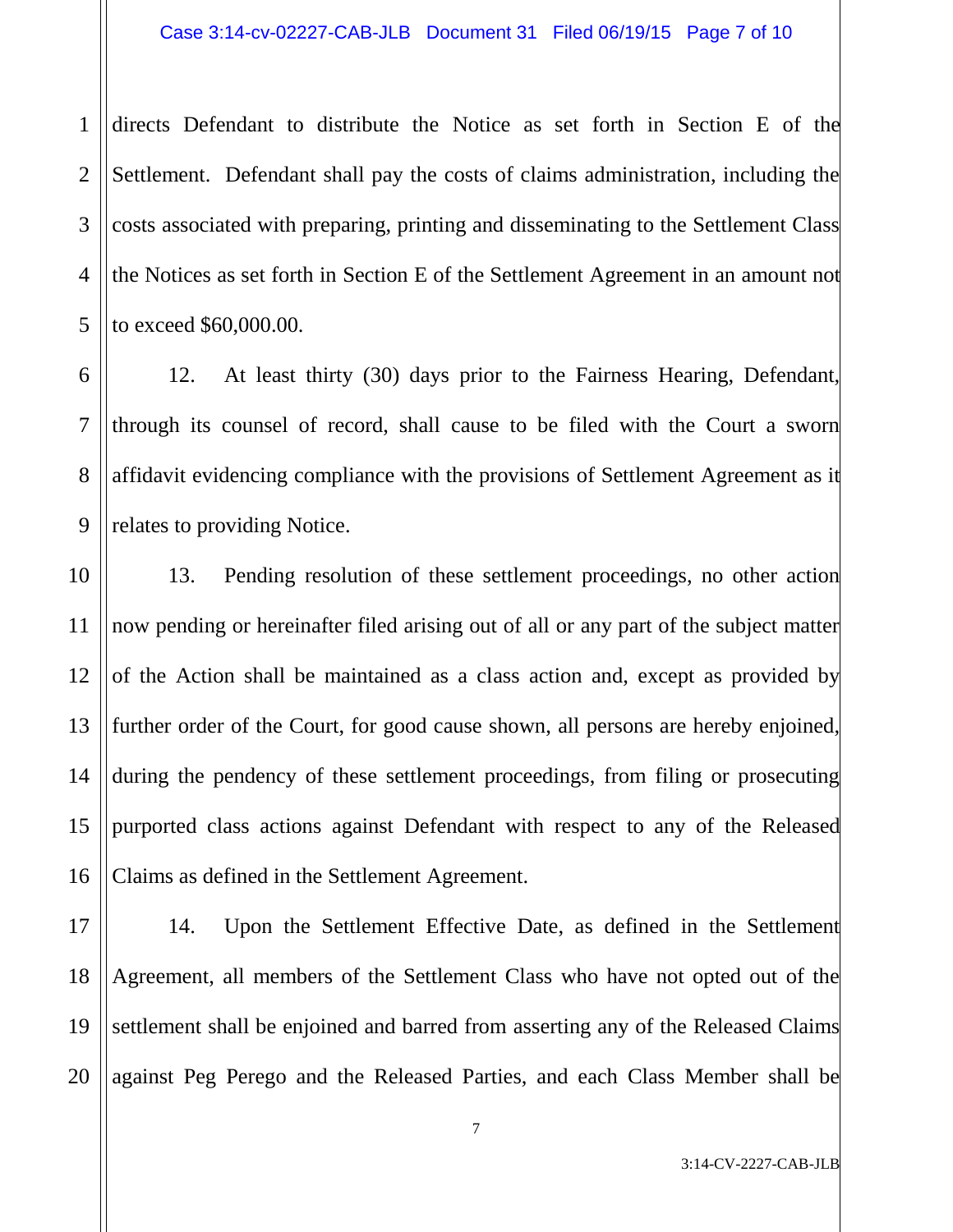1 2 deemed to release any and all such Released Claims as against Peg Perego and the Released Parties, as these terms are defined in the Settlement Agreement.

3 4 5 6 7 8 9 10 11 12 13 14 15 16 17 18 19 20 15. Any Class Member may enter an appearance through counsel of such member's own choosing and at such member's own expense or may appear individually and show cause, if he or she has any facts or arguments to present, as to: (a) why the proposed settlement of the Action as set forth in the Settlement Agreement should or should not be approved as fair, reasonable, and adequate; and (b) why the final approval order and judgment should or should not be entered on the proposed Settlement Agreement. However, no Class Member or any other person shall be heard or entitled to contest the approval of the terms and conditions of the proposed settlement, or, if approved, the Final Approval Order and Judgment to be entered thereon approving the same or the fees and expenses to be awarded, unless on or before **August 21, 2015**, that person has filed with the Court and served (by hand delivery or by First Class regular U.S. mail) written objections complying with the specifications in the Notice. Service of any objections shall be made to Class Counsel, Attn: John H. Donboli, DEL MAR LAW GROUP, LLP, 12250 El Camino Real, Suite 120, San Diego, CA 92130, and Peg Perego's Counsel: Devin Stone, BARNES & THORNBURG LLP, 2029 Century Park East, Suite 300, Los Angeles, CA 90067-3012. In addition, if a Class Member wishes to submit to the Court any brief in support of his or her objection, he or she must file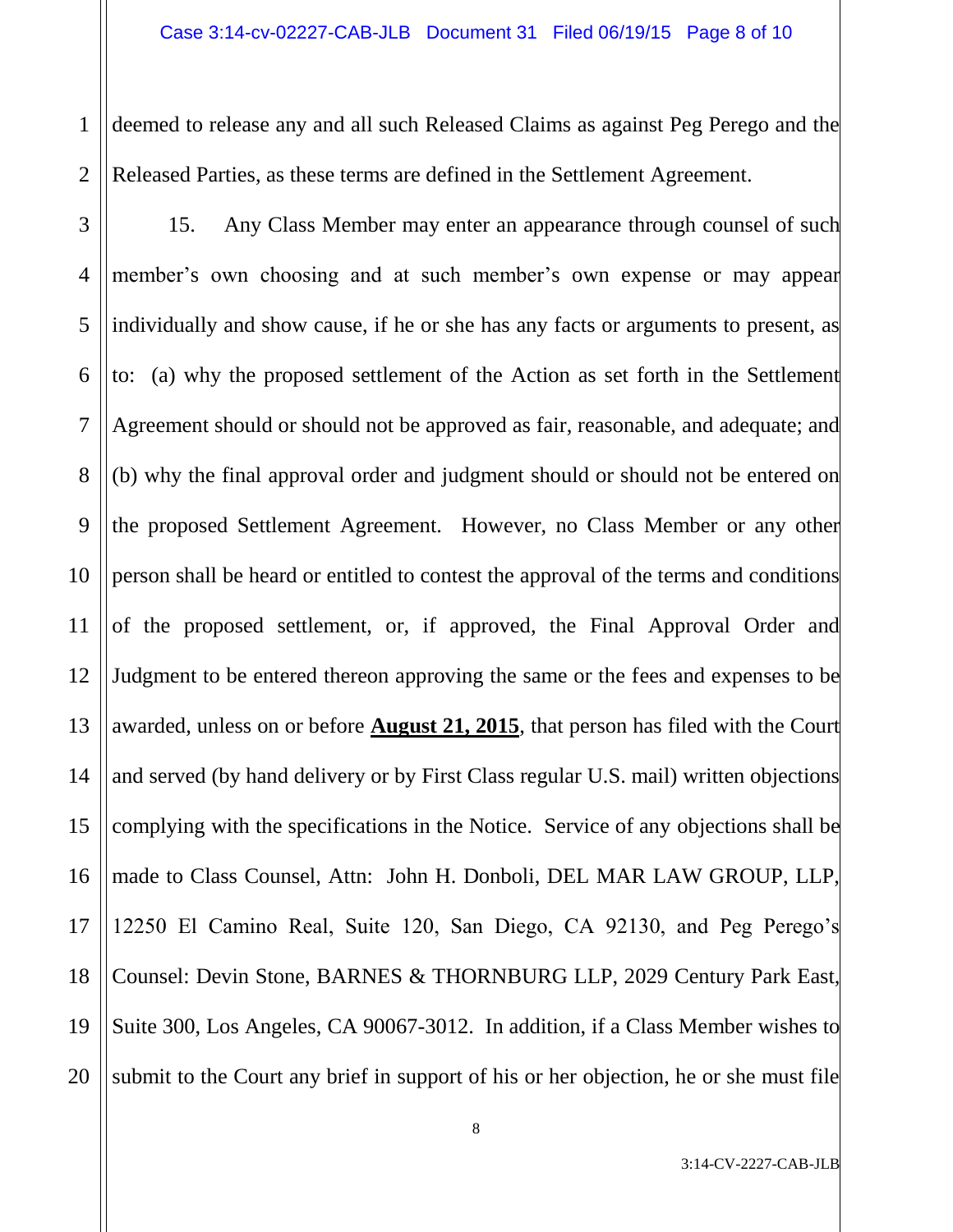1 2 the brief with the Court and serve it on both Class Counsel and counsel for Defendant no later than **September 15, 2015**.

3

4

5

6

7

8

16. Any Class Member who does not make their objection in the manner provided for in this Preliminary Approval Order shall be deemed to have waived such objection and shall forever be foreclosed from making any objection to or appeal of the fairness, reasonableness or adequacy of the proposed settlement, and to the award of fees and expenses to Class Counsel and other costs, all as set forth in the Settlement Agreement and Preliminary Order.

9 10 11 12 13 14 15 16 17 18 19 17. Any member of the Settlement Class may choose to exclude himself or herself from the settlement. Any such person who chooses to be excluded from the settlement will not be entitled to any recovery and will not be bound by the Settlement Agreement or have any right to object, appear or comment thereon. Any such person who chooses to request exclusion may do so by submitting a written statement requesting exclusion from the class that includes the name, address, and telephone number of the person requesting exclusion, references the name and number of this litigation (*Hofmann v. Peg Perego et al.*, United States District Court, Case No. 3:14-cv-2227-CAB-JLB), and is signed personally by the person requesting exclusion. The statement must be mailed to Class Counsel and counsel for Defendant and postmarked on or before **August 21, 2015**.

20

18. Neither the Settlement Agreement, nor any of its terms or provisions,